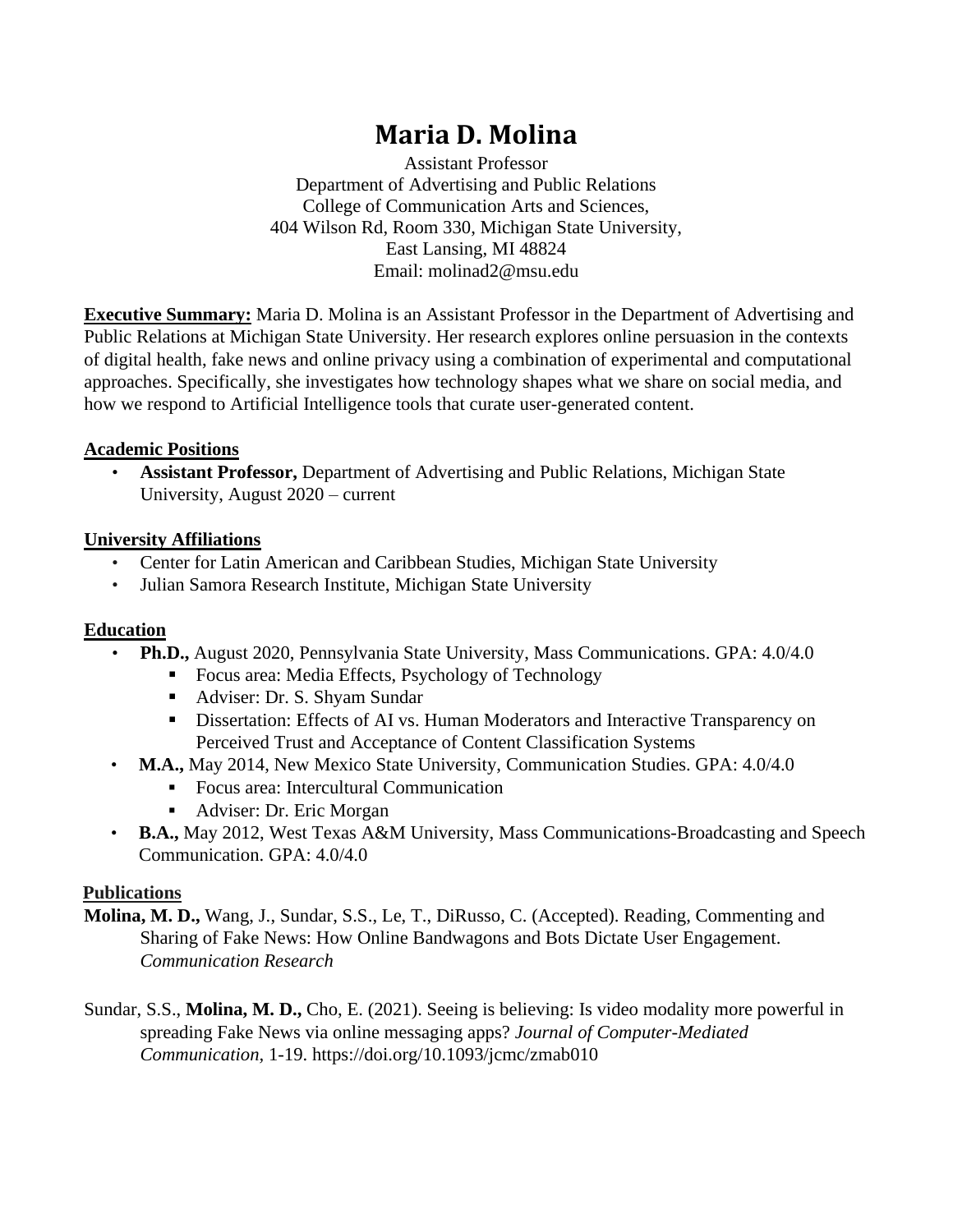- **Molina, M. D.**, Sundar, S. S., Rony, M. M. U., Hassan, N., Le, T., & Lee, D. (2021). Does clickbait actually attract more clicks? Three clickbait studies you must read. *Proceedings of the 2021 CHI Conference on Human Factors in Computing Systems (CHI '21), Paper 234.* https://doi.org/10.1145/3411764.3445753
- **Molina, M. D**., Sundar, S. S. (2021). Effects of digital media technology on health communication. In T. Thompson & P. J. Schulz (Eds.). *Health Communication Theory.* Wiley.
- **Molina, M. D.,** Sundar, S. S., Le, T., & Lee, D. (2021). "Fake news" is not simply false information: A concept explication and taxonomy of online content. *American Behavioral Scientist, 65*(2), 180- 212. doi:10.1177/0002764219878224
- Sundar, S. S., Kim, J., Rosson, M. B., & **Molina**, M. D. (2020). Online privacy heuristics that predict information disclosure. *Proceedings of the 2020 CHI Conference on Human Factors in Computing Systems (CHI '20)*, Paper 725. doi:10.1145/3313831.3376854
- **Molina, M. D.** & Myrick, J.G. (2020) The 'how' and 'why' of fitness app use: Investigating user motivation to gain insight into the nexus of technology and fitness. *Sport in Society,* 1-16. https://doi.org/10.1080/17430437.2020.1744570
- Wang, J., **Molina, M. D.,** & Sundar, S.S. (2020). When expert recommendation contradicts peer opinion: Relative social influence of valence, group identity and artificial intelligence. *Computers in Human Behavior, 107*, 1-7. https://doi.org/10.1016/j.chb.2020.106278
- **Molina, M. D.** (2020). What makes an internet meme a meme? Six essential characteristics. In S. Josephson, K. Smith, & J. Kelly (Eds.), *Handbook of Visual Communication: Theory, Methods, and Media* (pp.380-394). Routledge.
- **Molina, M. D.**, & Sundar, S. S. (2020). Can mobile apps motivate fitness tracking? A study of technological affordances and workout behaviors. *Health Communication, 35*, 65-74. https://doi.org/10.1080/10410236.2018.1536961
- **Molina, M. D.**, & Sundar, S. S. (2019). Technological affordances can promote misinformation: What journalists should watch out for when relying on online tools and social media. In J. E. Katz  $\&$ K. K. Mays (Eds.), *Journalism and truth in an age of social media* (pp.182-197)*.* New York, NY: Oxford University Press.
- Cho, E., **Molina, M. D**., & Wang, J. (2019). The effects of modality, device, and task differences on perceived human likeness of voice-activated virtual assistants. *Cyberpsychology, Behavior, and Social Networking*, *22*(8), 515–520. https://doi.org/10.1089/cyber.2018.0571
- Le, T., Shu, K., **Molina, M. D.,** Lee, D., Sundar, S. S., & Liu, H. (2019). 5 Sources of clickbaits you should know! Using synthetic clickbaits to improve prediction and distinguish between bot-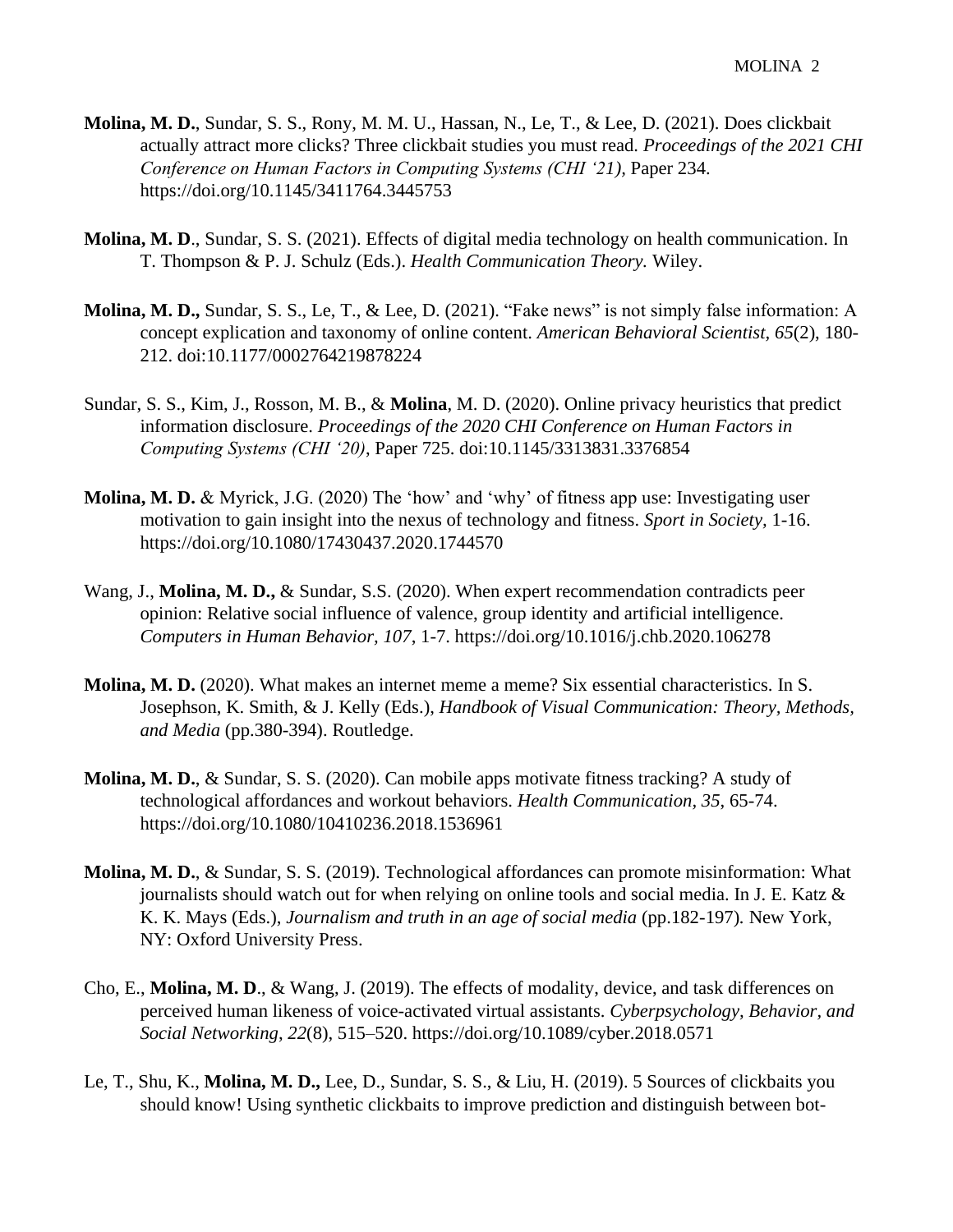generated and human-written headlines. *Proceedings of ASONAM'19 International Conference on Advances in Social Networks Analysis and Mining (ASONAM'19),*1-8. https://doi.org/10.1145/3341161.3342875

- **Molina, M. D.**, Gambino, A., & Sundar, S. S. (2019). Online privacy in public places: How do location, terms and conditions and VPN influence disclosure. *Proceedings of CHI'19 Extended Abstracts on Human Factors in Computing Systems (CHI EA'19),* 1-6. doi: 10.1145/3290607.3312932
- **Molina, M. D.** (2019). I am what you eat: Effects of social support on meal selection online. *Proceedings of CHI'19 Extended Abstracts on Human Factors in Computing Systems (CHI EA'19)*, 1-6. doi: 10.1145/3290607.3308451
- Connolly-Ahern, C., Ahern, L., Coman, I. A., **Molina, M. D.,** Davis, S. E., & Cabrera-Baukus, M. (2019). The Cost of the Veil: Visual Communication Impacts of Hijab on News Judgments. *Mass Communication and Society, 22*(6), 851-871.
- **Molina, M.D.**, & Avram, M. (2018, December). Response to "getting science in the picture": Games with a purpose to curb misinformation. In B. G. Southwell & V. Boudewyns (Eds.) *Proceedings of Curbing the Spread of Misinformation Insights, Innovations, and Interpretations from the Misinformation Solutions Forum,* 26-27.
- Dylko, I., Dolgov, I., Hoffman, W., Eckhart, N., **Molina, M.**, & Aaziz, O. (2018). Impact of customizability technology on political polarization. *Journal of Information Technology & Politics*, *15*(1), 1-15*.* https://doi.org/10.1080/19331681.2017.1354243
- Dylko, I., Dolgov, I., Hoffman, W., Eckhart, N., **Molina, M.**, & Aaziz, O. (2017). The dark side of technology: An experimental investigation of the influence of customizability technology on online political selective exposure*. Computers in Human Behavior, 73,* 181-190. http://dx.doi.org/10.1016/j.chb.2017.03.031

#### **Refereed Conference Presentations**

- **Molina, M. D.** & Sharm, D. (2022, May). *Can fitness applications increase physical activity? a novel application of propensity score matching in testing the effects of technological affordances on self-reported physical activity change?* Paper to be presented at the 72nd annual conference of the International Communication Association (ICA).
- **Molina, M. D.** & Sundar, S.S. (2021, May). *Moderating harmful online content: Can collaboration between AI and humans enhance trust and acceptance of content classification systems?* Paper presented at the  $71<sup>th</sup>$  annual conference of the International Communication Association (ICA).
- Sundar, S.S., **Molina, M. D**., Cho, E. (2020, August). *Seeing is believing: Is video modality more powerful in spreading Fake News via online messaging apps?* Paper presented at the 103rd annual conference of the Association for Education in Journalism and Mass Communication (AEJMC), San Francisco, CA.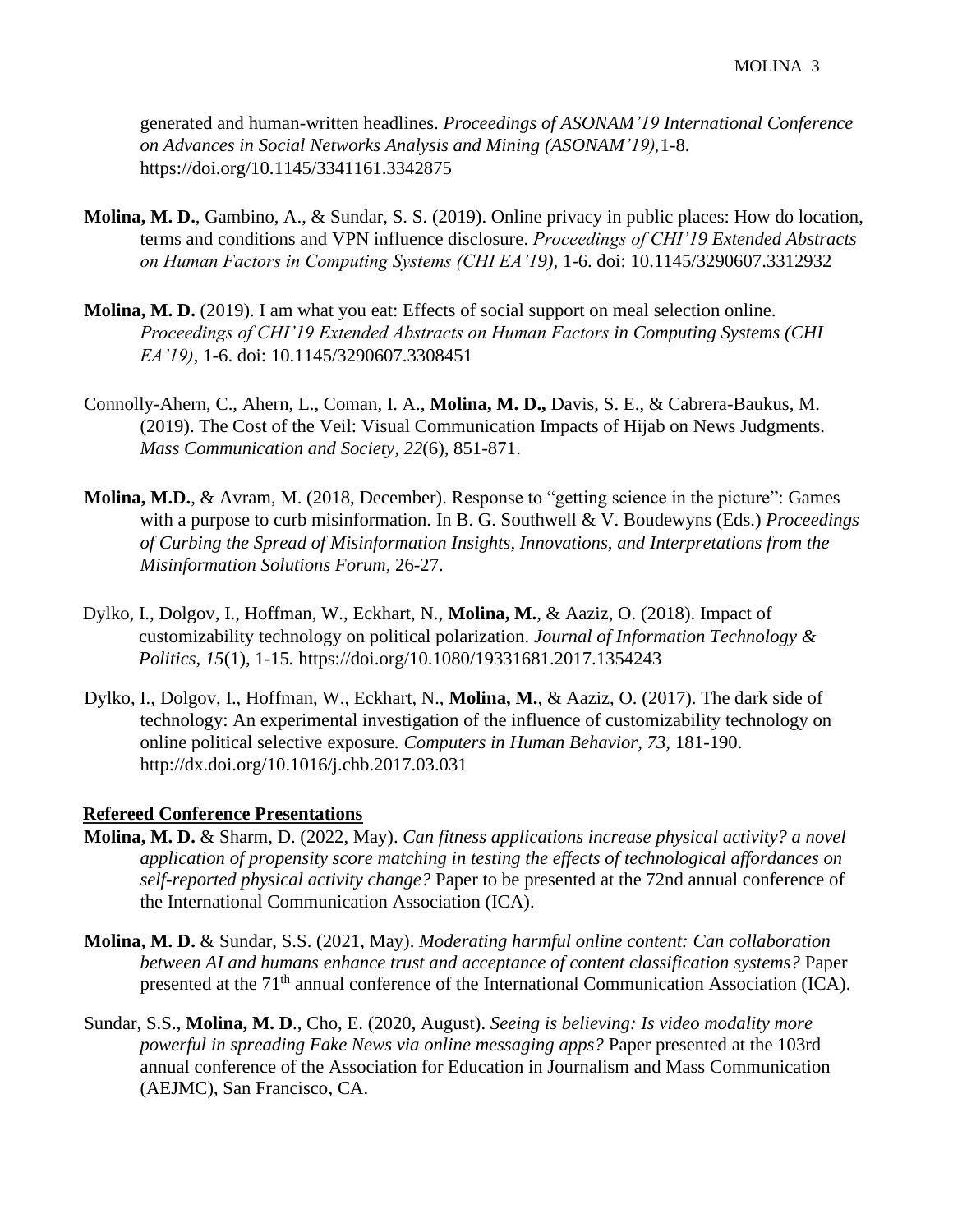- Wang, J., **Molina, M. D**., & Sundar, S.S. (2019, November*). When expert recommendation contradicts peer opinion: Relative social influence of valence, group identity and artificial intelligence.*  Paper presented at the 105<sup>th</sup> annual conference of the National Communication Association (NCA), Baltimore, MD.
- **Molina, M. D.**, Wang, J., Lee, T., DiRusso, C., & Sundar, S. S. (2019, August). *Effects of bandwagon cues and automated journalism on reading, commenting, and sharing of real vs. false information online.* Paper presented at the 102<sup>nd</sup> annual conference of the Association for Education in Journalism and Mass Communication (AEJMC), Toronto, Canada.
- **Molina, M. D.**, & Sundar, S. S. (2018, November). *Can mobile apps motivate fitness tracking? A study of technological affordances, self-determination and workout behaviors*. Paper presented at the 104th annual conference of the National Communication Association (NCA), Salt Lake City, UT.
- **Molina, M. D.** (2018, November). *I am what you eat: Effects of social influence on meal selection online*. Paper presented at the 104<sup>th</sup> annual conference of the National Communication Association (NCA), Salt Lake City, UT.
- **Molina, M. D.**, & Sundar, S. S. (2018, August). *Fake news: A concept explication and taxonomy of online news.* Paper presented at the 101<sup>st</sup> annual conference of the Association for Education in Journalism and Mass Communication (AEJMC), Washington, DC.
- Cho, E., **Molina, M. D.**, & Wang, J. (2018, August). *Hey Cortana, wanna talk: The effects of modality, device, and task differences on human-likeness in virtual assistant interactions.* Paper presented at the 101st annual conference of the Association for Education in Journalism and Mass Communication (AEJMC), Washington, DC.
- **Molina, M. D.**, & Schmierbach, M. (2018, May). *The Effects of culture in website format preference: The role of collectivism in perceptions of technology*. Paper presented at the 68<sup>th</sup> annual conference of the International Communication Association (ICA), Prague, Czech Republic.
- Oliver, M. B., **Molina, M. D.**, Myrick, J. G., DiRusso, C., & Chai, Y. (2018, May). *Creating and sharing love and kindness: Emotional implications of collaboration with digital media*. Paper presented at the 68<sup>th</sup> annual conference of the International Communication Association (ICA), Prague, Czech Republic.
- **Molina, M. D.**, & Erlichman, S. (2017, November). *The role of Internet memes in virtual communities: Can memes create sense of belonging and community in an online setting?* Paper presented at the 104th annual conference of the National Communication Association (NCA), Dallas, TX.
- **Molina, M. D.** (2017, August). *What makes a meme a meme? Five essential characteristics.* Poster presented at the 100<sup>th</sup> annual conference of the Association for Education in Journalism and Mass Communication (AEJMC), Chicago, IL.
- Dylko, I., Dolgov, I., Hoffman, W., Eckhart, N., **Molina, M.**, & Aaziz, O. (2017, May). *Impact of customization technology on political participation.* Paper presented at the 67<sup>th</sup> annual conference of the International Communication Association (ICA), San Diego, CA.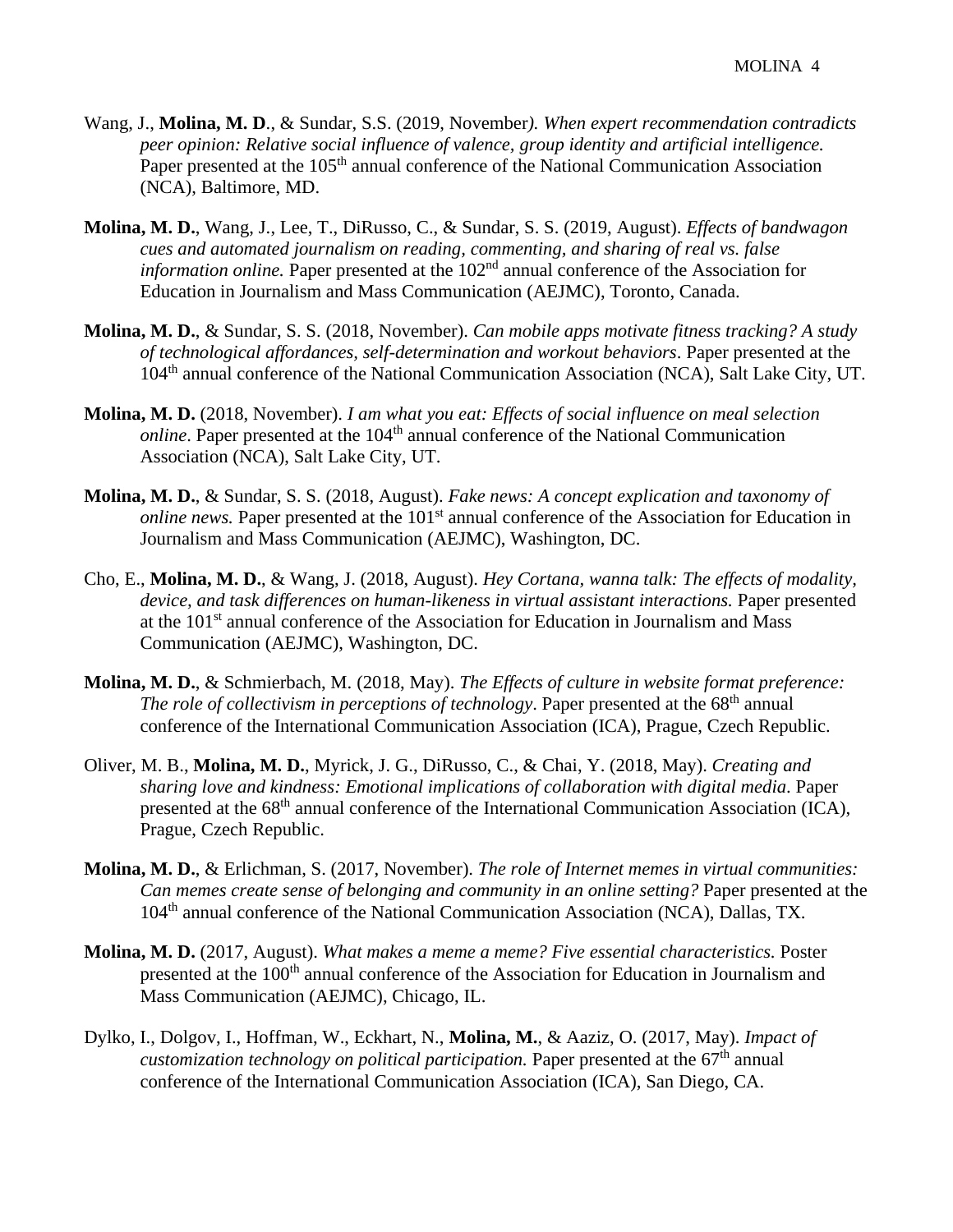- **Molina, M.** (2016, April). *Venir sin temores a exponer la cultura: Factors impacting culture shock among some Ecuadorian sojourners in the U.S.* Paper presented at the 86<sup>th</sup> annual convention of the Southern States Communication Association (SSCA), Austin*,* TX. **Top paper.**
- Dylko, I., Dolgov, I., Hoffman, W., Eckhart, N., **Molina, M.**, & Aaziz, O. (2015, November)*. The dark side of technology: An experimental investigation of the influence of customizability technology on political selective exposure.* Paper presented at the 103rd annual conference of the National Communication Association (NCA), Las Vegas, NV.
- **Molina, M.** (2015, April). *Effect of the use of mock Spanish in public*. Paper presented at 85<sup>th</sup> annual convention of the Southern States Communication Association (SSCA), Tampa, FL.
- **Molina, M.** (2014, April). *Venir sin temores a exponer la cultura: Factors impacting culture shock among some Ecuadorian sojourners in the U.S., a preliminary analysis.* Paper presented at the 84<sup>th</sup> annual convention of the Southern States Communication Association (SSCA), New Orleans, LA.
- Bardwell, M., Brazile, C., Hughley, W., Jenkins, J. J., Leach, G., **Molina, M.**, Pyle, A., Sewlyn, S., & Zamora, C. (2013, April). *Designed applied communication activities for communication studies panel*. Panel presented at the 83<sup>rd</sup> annual convention of the Southern States Communication Association (SSCA), Louisville, KY.
- **Maria, M.** (2012, April). *Fulfillment through intercultural relationships: A rhetorical analysis of the Ecuadorian film "Que Tan Lejos."* Paper presented at the Undergraduates Honors Conference at the 82<sup>nd</sup> annual convention of the Southern States Communication Association (SSCA), San Antonio, TX.
- **Molina, M.** (2011). *Effect of mock Spanish in Hispanic/Latino students*. Paper presented at the Texas Speech Communication Association Convention (TSCA), Dallas, TX.
- **WTAMU Representatives.** (2011, April). *Digital landscape of student publications (a beta test): The revolutionary approach to new media technology and convergence.* Panel presented at the Broadcast Education Association (BEA), Las Vegas, NV.
- **Molina, M.** (2011). *Effect of mock Spanish in Hispanic/Latino students.* Poster presented at the 17th annual West Texas A&M University Student Research Conference, Canyon, TX.
- **Molina, M.** (2011). *Finding the hidden needs in Mars M&M campaign: A rhetorical analysis.* Paper presented at the 17<sup>th</sup> annual West Texas A&M University Student Research Conference, Canyon, TX.

## **Workshops and Guest Lectures**

Discussant. (2021, December 3-4). Euro-American Interdisciplinary Workshop on Disinformation, North Atlantic Treaty Organization's Public Diplomacy Division and Clemson University's Watt Family Innovation Center.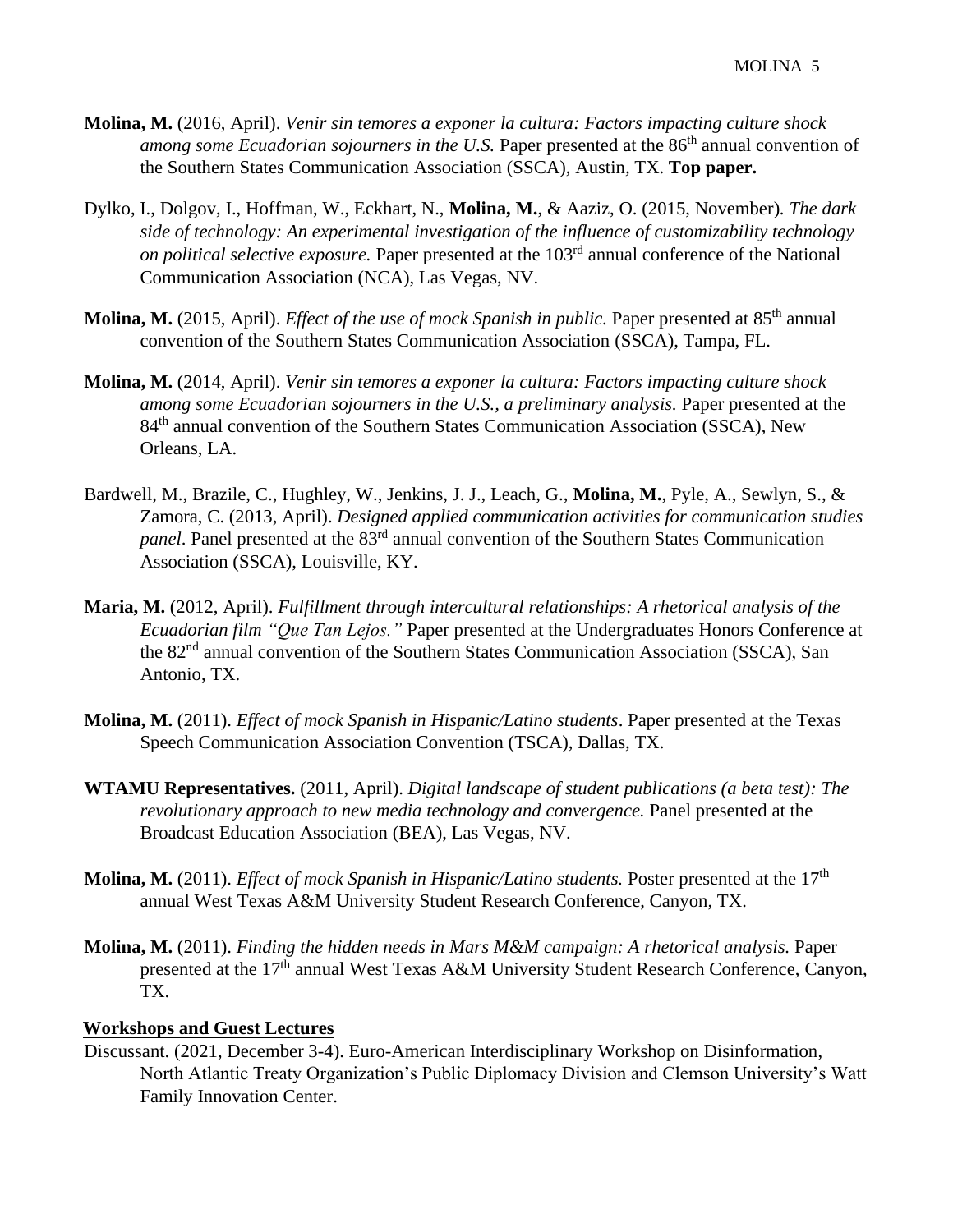- Panelist. (2021, September 21). Graduate School Panel. Chicanx/Latinx Association at Michigan State University
- Invited Talk. (2020, March 10). *Why do we fall for fake news? A media effects perspective.*, Media Effects Course, College of Communications, Penn State University.
- Invited Presentation. (2020, October 22). *Evaluating content online: Can we detect misinformation?* Penn State Institute for Computational and Data Sciences Virtual Symposium 2020.
- Invited Talk. (2020, October 6). *What makes an Internet Meme a Meme?* Guest Lecture, Entertainment Media Analysis Course, College of Journalism and Mass Communication, University of Georgia.
- Invited Presentation. (2020, February 24). *Evaluating content online: Can we detect misinformation?* Hacking the U.S. Election Symposium, Washington D.C.
- Invited Talk. (2015, November 7), Presentation to online education instructors at Universidad San Francisco de Quito, Ecuador, on how to create dynamic and engaging videos for online education.
- Invited Talk. (2015), Media training for Nestlé, Quito, Ecuador. The training covered topics such as group communication, small group communication, how to create effective presentations, among others.

## **Funded Research**

- **Chatbot As a Culturally Tailored Coach: Improving Physical Activities In Hispanic Communities.** MSU Trifecta Initiative Facilitating Funds Awards, PI: Maria D. Molina & Pallav Deka (\$8000)
- **Effects of Meme Modality in the Believability and Dissemination of Misinformation.**  Trifecta Award (2020), College of Communications Arts & Sciences, Michigan State University, PI: Maria D. Molina & Jiliang Tang (\$2,000)
- **Investigating Individual Differences in Susceptibility to Misinformation: Social Media Use,**  Personality Traits, and Cognition. Trifecta Award (2020), College of Communications Arts & Sciences, Michigan State University, PI: Dar Meshi & Maria D. Molina (\$2,000)

## **Grant Writing Experience**

- **Interactive Image Control: Addressing User's Privacy Concerns in Public Spaces Through User Involvement (September 2021).** Facebook Award: 2021 People's Expectations and Experiences with Digital Privacy (Not Funded), PI: Maria D. Molina & Ruth Shillair
- **Do People Really Believe Misinformation in Memes, or Simply Laugh it Off? A Cross-Cultural Study (July 2021).** Facebook Award: Foundational Integrity & Impact Research: Misinformation and Polarization (Not Funded), PI: Maria D. Molina & Juan Pablo Gallegos
- **AI Institute: Institute for Human-AI Partnership in Complex Project Teams (December 2020).** National Science Foundation, PI: Sinem Mollaogly
	- o Key Personnel.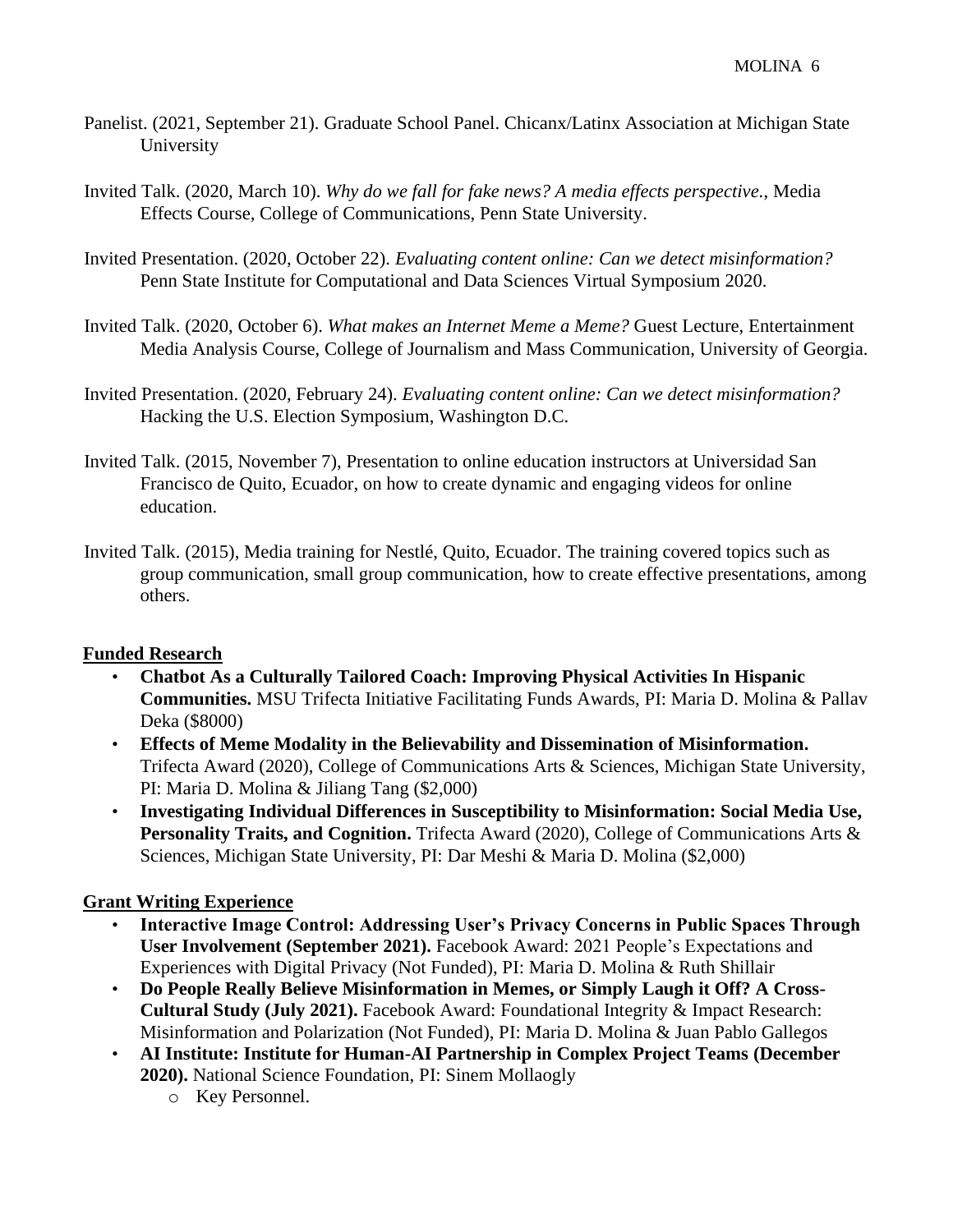- o Involved in writing.
- **Interactive Transparency in Personalized Ads: The Role of User Agency in Reducing Privacy Concerns (September, 2021).** Facebook Award: People's Expectations and Experiences with Digital Privacy (Not Funded). PI: Maria D. Molina & Ruth Shillair
- **Seeing is Believing: Is Video Modality More Powerful in Spreading Fake News? (August 2018).** WhatsApp Research Awards for Social Science and Misinformation, PI: Dr. S. Shyam Sundar (Funded).
	- o Involved in writing and submitting the grant.
	- o Protocol development, design of research project, data analysis, and report writing.
- **Bandwagon Effect: How Other Users Make Us Susceptible to Fake News (August 2018).**  WhatsApp Research Awards for Social Science and Misinformation, PI: Dr. S. Shyam Sundar (Not Funded).
	- o Involved in writing and submitting the grant.
	- o Involved with budget development for grant submission.
	- o Budget development for grant submission
- **Misinformation Solution Forum – Graduate Student Fellowship (October 2018).** Rita Allen Foundation, Craig Newmark Philanthropies and Democracy Fund (Funded).
	- o Served as discussant during the forum sessions providing context on critiques and pointing opportunities relevant to the misinformation solution finalist project.
	- o Provided written feedback regarding one of six finalist projects.
- **PhDigital Bootcamp: Preparing Future Faculty to Lead Innovative Curriculum (May 2018).** Knight Foundation (Funded).
	- o Participated on the hybrid (online and in-person) workshop covering emerging media, digital scholarship, and curriculum design in a digital world.
	- o Learned about the efficient use of new media technologies including, social media analytics, digital product management, data journalism, web development and basic Java Script, computational data, drone journalism.
- **Pennsylvania State University Global Programs Travel Grant (Spring 2018 & Spring 2019).** Pennsylvania State University (Funded).
	- o Involved in writing and submitting the grant.
- **Can Machines be Trained to Detect Fake News Better than Humans? (August 2017).**  National Science Foundation, PI: Dr. Dongwon Lee and Dr. S. Shyam Sundar (Funded). o Involved in writing the grant. Assisted the PIs with literature review and draft revision.
- **Fit-ting in: The Role of Identity Customization in Online Learning Communities (2017).**  Penn State Center for Online Innovation in Learning (COIL) Research Initiation Grant Program (Not Funded), PI: Maria D. Molina

## **Research Experience**

- **Project Coordinator, National Science Foundation Fake News Grant (PI: Dr. Dongwon Lee and Dr. S. Shyam Sundar):** Donald P. Bellisario College of Communications, Pennsylvania State University (Fall 2017 – August 2020).
	- o Coordinating efforts with Information Science Technology research team.
	- o Managing a research team involved in design of experiments.
	- o Design of research project, data analysis, and report writing.
	- o Protocol development for Institutional Review Board.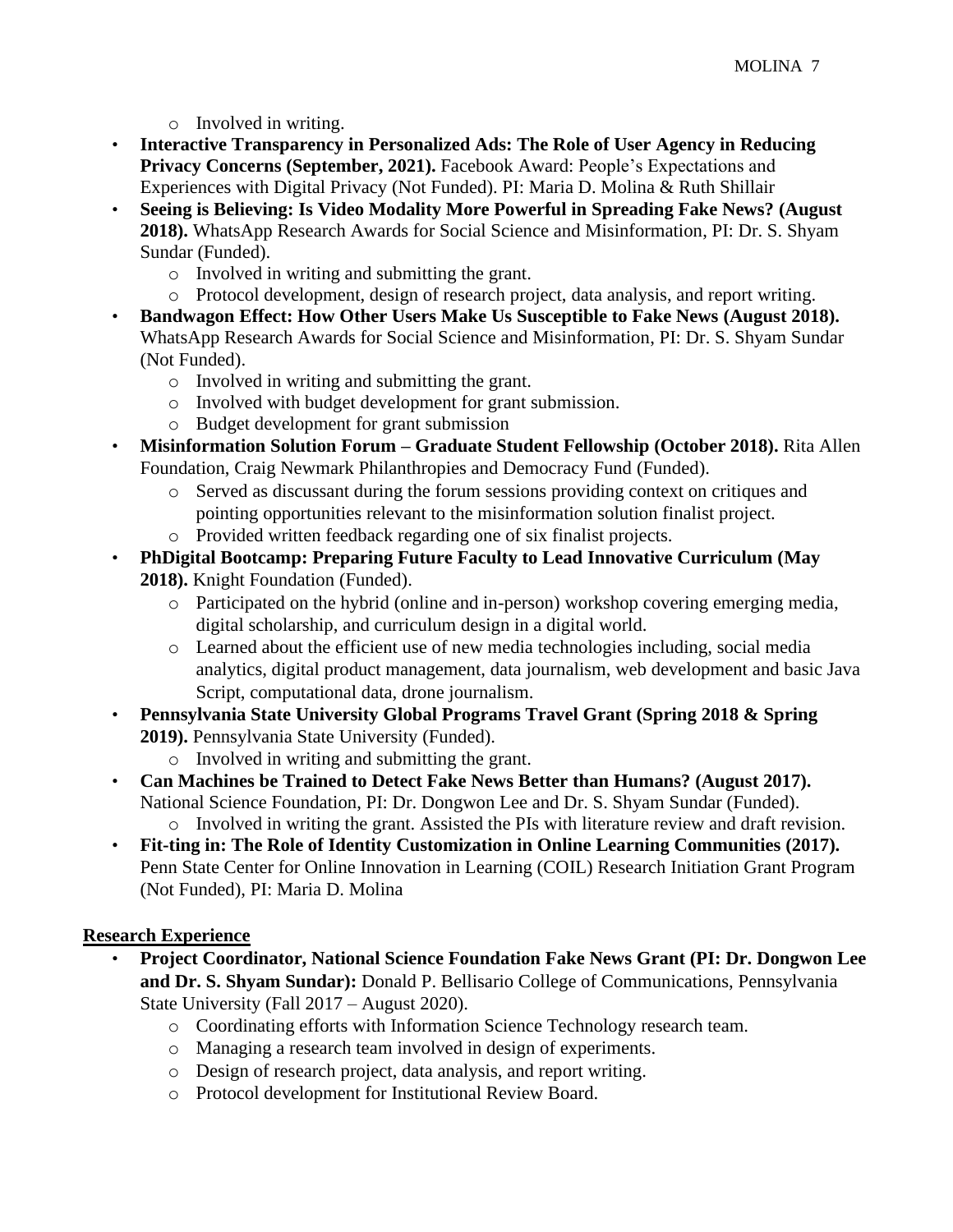- **Project Coordinator, WhatsApp Misinformation Grant (PI: Dr. S. Shyam Sundar):** Donald P. Bellisario College of Communications, Pennsylvania State University (Fall 2018 – Summer 2019).
	- o Managing a research team involved in design of experiments, data analysis, and report writing.
	- o Protocol development for Institutional Review Board.
- **Lab Group Coordinator, Dr. S. Shyam Sundar:** Donald P. Bellisario College of Communications, Pennsylvania State University (August 2018 – August 2020).
	- o Managing and coordinating weekly meetings.
	- o Collaboration on research projects.

## **Teaching Experience**

- **Instructor of Record:**
	- o **ADV: Advertising and Public Relations for Health, Science, and the Environment,**  January 2020 – current

Department of Advertising and Public Relations, College of Communication Arts and Sciences, Michigan State University.

o **PR 305: Methods of Public Relations Inquiry, Undergraduate Level,** September 2020 – current

Department of Advertising and Public Relations, College of Communication Arts and Sciences, Michigan State University.

- o **COMM 418: Media Effects, Undergraduate Level,** January 2020 May 2020 Department of Film-Video and Media Studies, Donald P. Bellisario College of Communications, Pennsylvania State University
- o **COMM 304: Research Methods, Undergraduate Level,** August 2019– December 2019

Department of Film-Video and Media Studies, Donald P. Bellisario College of Communications, Pennsylvania State University.

- o **COMM 110: Media and Democracy, Undergraduate Level,** June 2018 August 2018 Department of Film-Video and Media Studies, Donald P. Bellisario College of Communications, Pennsylvania State University.
- o **English (Online), Undergraduate Level,** January 2015 December 2016 Instituto de Lenguas Extranjeras, Universidad San Francisco de Quito, Ecuador.
- o **English, Undergraduate Level,** June 2014 December 2014 Instituto de Lenguas Extranjeras, Universidad San Francisco de Quito, Ecuador.
- o **Business English, Corporate Training,** June 2014 September 2014 Instituto de Lenguas Extranjeras, Universidad San Francisco de Quito, Ecuador.
- o **Public Speaking, Corporate Training,** June 2014 August 2014 Instituto de Lenguas Extranjeras, Universidad San Francisco de Quito, Ecuador.
- o **COMM 265: Principles of Human Communication (Online), Undergraduate Level,** May 2013 – June 2013

Communication Studies Department, New Mexico State University.

o **COMM 265: Principles of Human Communication, Lab Section, Undergraduate Level,** August 2012 – May 2014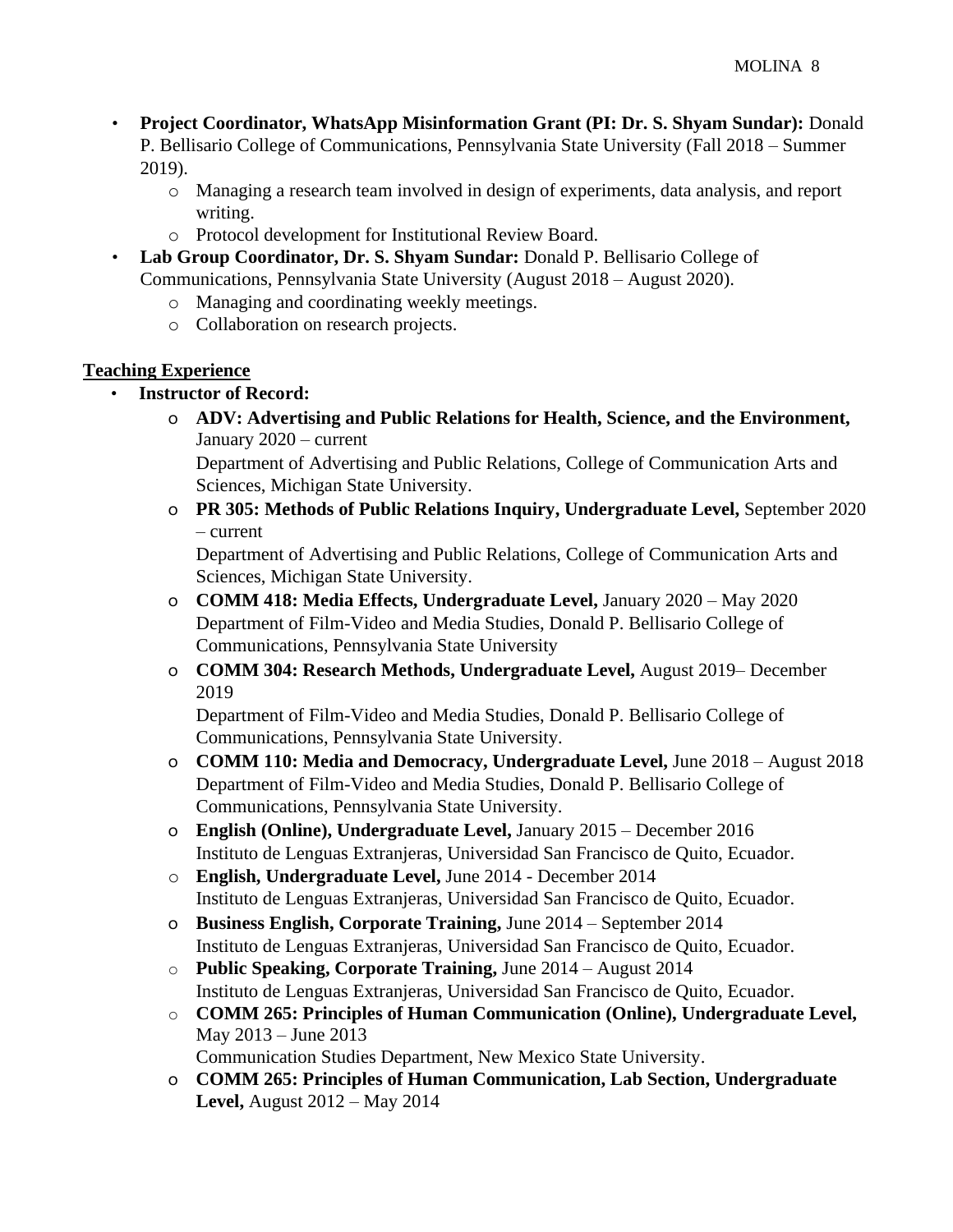Communication Studies Department, New Mexico State University.

## • **Teaching Assistant**

o **COMM 517: Psychology of Communication Technology, Graduate Level,** January 2019 – May 2019

Department of Film-Video and Media Studies, Donald P. Bellisario College of Communications, Pennsylvania State University.

- o **COMM 506: Research Methods, Graduate Level,** August 2016 December 2016 & August 2017 – December 2017 Department of Film-Video and Media Studies, Donald P. Bellisario College of
- Communications, Pennsylvania State University. o **COMM 118: Introduction to Media Effects, Undergraduate Level,** August 2016 – December 2016

Department of Film-Video and Media Studies, Donald P. Bellisario College of Communications, Pennsylvania State University.

#### • **Educational Development**

- o **SOIREE (Spartan Online Instructional Readiness for Educational Excellence) Workshop,** December 7, 2020 Michigan State University
- o **Graduate Student Online Teaching Certificate,** Fall 2018 Pennsylvania State University.
- o **Practices to Improve the Academic Level of Online Classes,** November 7, 2015 Universidad San Francisco de Quito, Ecuador.
- o **The Role of the Instructor in the XXI Century,** August 27, 2015 Universidad San Francisco de Quito, Ecuador.
- o **Advanced Instructional Strategies in the Virtual Classroom,** May 25, 2015 5-week course by University of California, Irvine offered through Coursera.
- o **Performance Assessment in the Virtual Classroom,** June 23, 2015 5-week course by University of California, Irvine offered through Coursera.
- o **How to Motivate and Interact with Online Students?** March 21, 2015 Universidad San Francisco de Quito, Ecuador.
- o **Teaching Scholars,** Spring 2014 New Mexico State University. *Effective teaching methodology and course design. The program specifically explored three areas of course design: (1) learning objectives, (2) assessment, and (3) pedagogy.*
- o **Preparing Future Faculty Program,** 2013-2014 New Mexico State University. *Nationwide program designed to develop the next generation of faculty at community colleges and institutions of higher education.*
- o **Teaching Academy "Team Mentoring for Grads" program,** November 2013 New Mexico State University.

*The program consisted of (1) weekly group meeting to support new teachers and share experiences (2) mentoring sessions with a professor to get advice on teaching strategies and other topics of relevance.*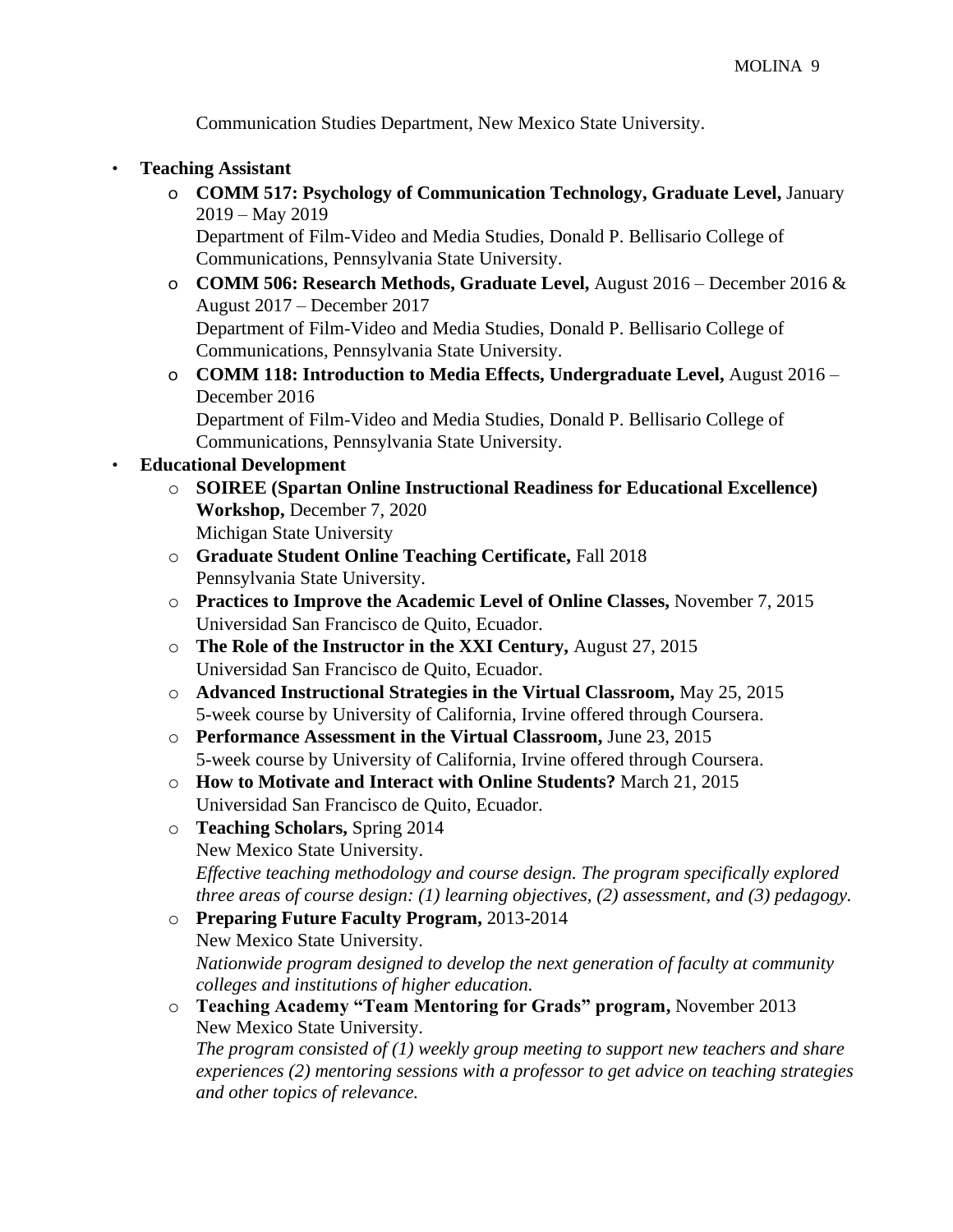## **Industry Experience**

• **Content Developer,** October 2014 – July 2016 Online Education, Universidad San Francisco de Quito, Ecuador. *Creation of multimedia and interactive content for online classes, training teachers on good online education practices, and planning the development of Master Courses.*  • **Accreditation Online Journalism,** May 2015 Universidad San Francisco de Quito, Ecuador. *Helped writing the documents necessary for the accreditation process of the new online journalism program.* • **Confucius Institute Course Development,** April 2015 *Development and design of online Spanish course for Chinese students.*  • **Copenhagen Consensus Center Organizer,** March 2015 *Organized the Post-2015 Consensus Youth Forum in Quito-Ecuador.*  • **Graduate Assistant,** May 2013 – August 2013 International Border Programs, New Mexico State University. *Assisted in logistics and coordination of the Ecuadorian government-sponsored program Go-Teachers. The program had the objective of sending Ecuadorian high school teachers to American Universities to learn pedagogical practices to teach English.*  • **Consulting,** Fall 2012 Jardín de los Niños, Las Cruces, NM. *Consulted as part of a class project for the non-profit organization and developed a report with suggestions to improve communication and media use across the organization.* • **Production Assistant,** July 2, 2012 - August 2, 2012 180 Grados Producciones, *Ecuadorian television production company.*  • **Editor,** August 2010 – May 2012 The Prairie, West Texas A&M University´s student-run newspaper. • **Editor Intern,** May 2011 – August 2011 Top O' Texas Football Magazine. • **Radio News Package Production**, Spring 2010 KWTS staff member, News Team. • **Radio Host,** Fall 2010 NotiU radio show in Spanish. • **Reporter Intern,** Summer 2010 30 Plus. *Ecuadorian investigative journalism television program.* • **News Director,** Spring 2010 Campus Beat Spanish. *Started the student organization, which produced news stories that aired on Telemundo, Amarillo, TX.*  • **Character Generator,** Spring 2010 Live Crew. *Produced sports broadcast for West Texas A&M football and basketball games.* • **Reporter,** August 2009 - December 2009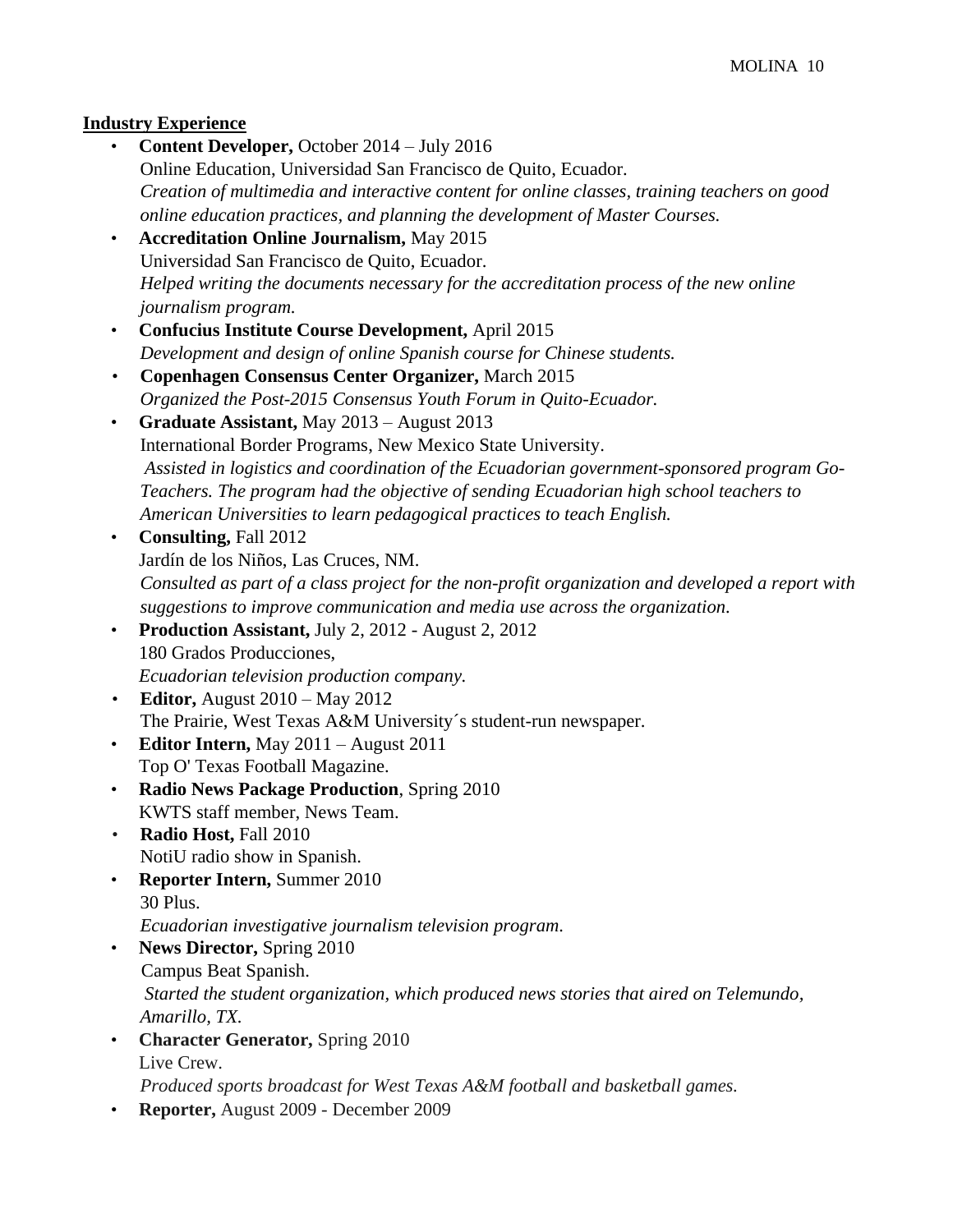Campus Beat. *Produced news stories that aired on KFDA NewsChannel 10, Amarillo, TX.* 

#### **Professional Development**

- **Write Winning Grants 2022,** January 6-7, 2022, Michigan State University
- **Faculty Diversity Program,** May-August 2021, National Center for Faculty Development and Diversity
- **The Iceman's Run: Competitive Advantages in NIH grant writing,** September-November 2020**,** Michigan State University
- **Professional Presentation Training: Improve the User Experience of your CHI Presentation,** May 6, 2019, CHI Conference on Human Factors in Computing Systems.
- **Journalism & Mass Communication Quarterly Reviewer Training Program,** 2018-2019
- **Teaching Academy "Unlocking the Door to Academic Publishing": Writing Templates and Text-Structured Analysis,** July 31, 2013, New Mexico State University.

## **Honors and Awards**

- **2019 AEJMC News Audience Research Paper Award,** August 2019 Association for Education in Journalism and Mass Communication.
- **Third Place Student Research Competition,** May 2019 CHI Conference on Human Factors in Computing Systems.
- **Excellence in Communications Doctoral Award (Funding Source: Dr. Marie Hardin and Mr. Jerry Kammer),** May 2019 Donald P. Bellisario College of Communications, Pennsylvania State University.
- **International Communication Association Travel Grant,** May 2018
- **International Communication Association Travel Grant – Communication and Technology Division,** May 2018
- **Second Place Graduate Exhibition Award,** Spring 2018 Pennsylvania State University.
- **Outstanding Graduate Student Award for the College of Arts and Sciences,** 2013-2014 New Mexico State University.
- **Honors Graduate Student,** Spring 2014 New Mexico State University.
- **Teaching Academy Distinguished Member,** 2013-2014 New Mexico State University.
- **Rebecca M. Verser Memorial Scholarship,** 2014 New Mexico State University.
- **Raymond J. and Nylda L. Zakahi Endowment Scholarship,** 2013-2014 New Mexico State University.
- **Research Award, Communication Studies Program,** 2012 West Texas A&M University.

## **Grant Proposal Reviewer/Panelist**

- National Science Foundation (NSF) Panelist/Reviewer
- Michigan State University Strategic Partnership Grant (SPG) Panelist